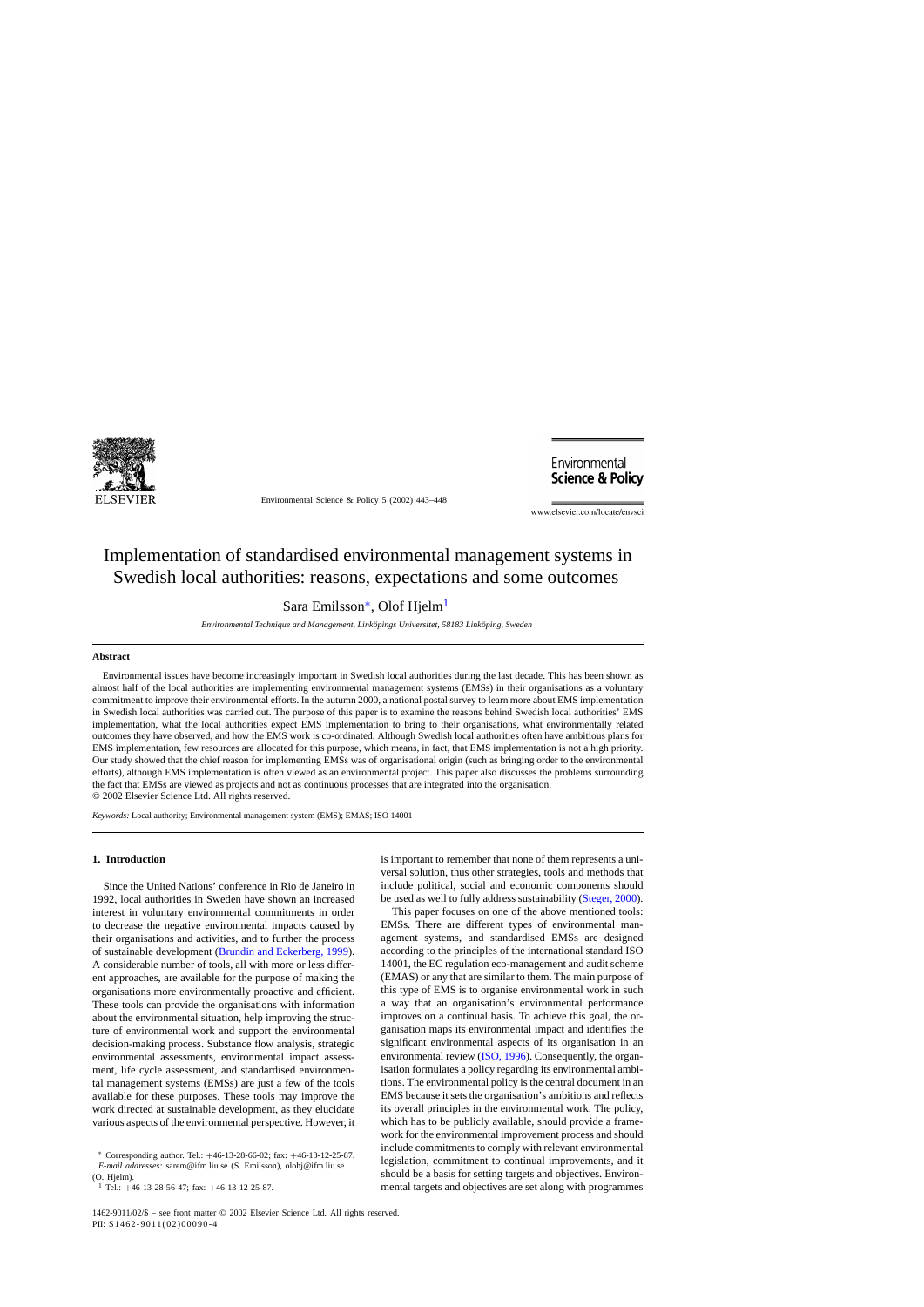to enhance that they are fulfilled. The EMS process also involves training staff and establishing routines and procedures designed to increase the chances for success in attaining environmental targets and objectives. During the audit, an important step in the EMS process where the EMS is evaluated, the appropriateness of the targets and objectives are examined and set in relation to the organisation, along with the established environmental procedures. Often, organisations ask an independent auditor to conduct an environmental audit. When following the standard ISO 14001 or the EC regulation EMAS, the organisations can choose a validation by a third party to certify and/or verify their EMSs. When implementing EMSs, the organisation must change or adapt to this new scheme in order to integrate environmental issues and thinking into daily work. Furthermore, co-operation, even distribution of power and an open decision-making process that includes many stakeholders, should be part of integrated environmental management ([Born and Sonzogni,](#page--1-0) [1995\).](#page--1-0) Without support from the management, including political decision-making and support from politicians, it is very difficult to integrate environmental issues into an organisation ([Bührs, 1991\).](#page--1-0) Implementation of EMSs in the organisations of Swedish local authorities is fairly common, although certification or registration by a third party is not a universal goal ([Emilsson and Hjelm, 2002\).](#page--1-0) Studies from different countries indicate that departments within the technical sector in the local authorities are the most typical for EMS implementation ([Emilsson and Hjelm, 2002; Cock](#page--1-0)[rean, 2001; Bekkering and McCallum, 1999; Honkasalo,](#page--1-0) [1999\).](#page--1-0) In addition, there are indications that EMSs similar to ISO 14001 or EMAS are better suited for these kinds of departments, as they often resemble industrial organisations ([Emilsson and Hjelm, 2002; Darnall et al., 2000\).](#page--1-0)

EMS implementation in Swedish local authorities is a current issue, evident from the fact that almost half of the local authorities have undertaken this type of proactive environmental work ([Emilsson and Hjelm, 2002\),](#page--1-0) although there is little general academic knowledge of this phenomenon regarding Swedish conditions. The purpose of this paper is therefore to increase understanding of the use of EMSs in Swedish local authorities by providing a description and basic overview of EMS endeavours that have been made there. The paper outlines the main reasons for EMS implementation. Other important issues studied are environmental related expectations and noted outcomes from EMS implementation, and how the EMSs work is co-ordinated. Together, these issues provide a knowledge baseline of current EMS activities in Swedish local authorities which is important and valuable for further and deeper studies in the area.

This is the second paper based on a postal survey of Swedish local authorities in the autumn of 2000. The overall aim of the survey was to acquire general comprehension and knowledge of EMS implementation in Swedish local authorities. The questionnaire included both quantitative and qualitative questions. The quantitative questions dealt

mainly with the widespread use of EMSs in Swedish local authorities, what standards, if any, are used, and whether certification and/or registration is a goal. These questions are analysed elsewhere (see [Emilsson and Hjelm, 2002\).](#page--1-0)

### **2. Method**

In autumn 2000, as part of a postal survey, questionnaires were sent to all of the 289 local authorities in Sweden. They were sent to the central environmental managers, or their equivalents, in the local authorities. The survey generated a return rate of 81%, which means that there was a considerable amount of data to be analysed. Therefore, the data were divided into two groups, qualitative and quantitative, and presented in two papers. For more results from the postal survey and for a more detailed description of the method used, see [Emilsson and Hjelm \(2002\).](#page--1-0)

Almost half (107) of the local authority respondents replied that they are implementing EMSs in one or more of their departments, and the results presented in this paper are based on answers from these 107 authorities. All the questions analysed in this paper are open-ended, and it should be noted that in some cases, the local authorities gave more than one answer to the same question. In compiling and analysing the data, it was found that the local authorities had given answers that were closely related, despite the fact that the questions were open-ended. It was, therefore, possible to categorise the answers into different groups (see [Tables 1 and 2\).](#page--1-0)

Since the 2000 survey, the local authorities have gained new experience in this field, and it is possible that their answers would be different if the same questions were asked today. Consequently, the results from this study are only valid for Swedish local authorities during the autumn of 2000. Although a postal survey was considered as the most appropriate method for this kind of study, it is not without weaknesses. For example, the views of only one person in each local authority are represented which means that the answers could be biased. Furthermore, in some cases, questions were not answered by all of the local authorities that participated in the survey.

## **3. Reasons for EMS implementation**

The local authorities were asked why they had chosen to implement EMSs in their organisations and it was possible to distinguish six categories among the answers: "organisational reasons", direct environmental "reasons", "set a good example and marketing reasons", "political reasons", "a step in the Local Agenda 21 process" and "financial savings" (see [Table 1\).](#page--1-0) The first three categories include a number of sub-categories. The largest category of answers is "organisational reasons", as 61% of the local authorities gave answers that can be included here. This category con-